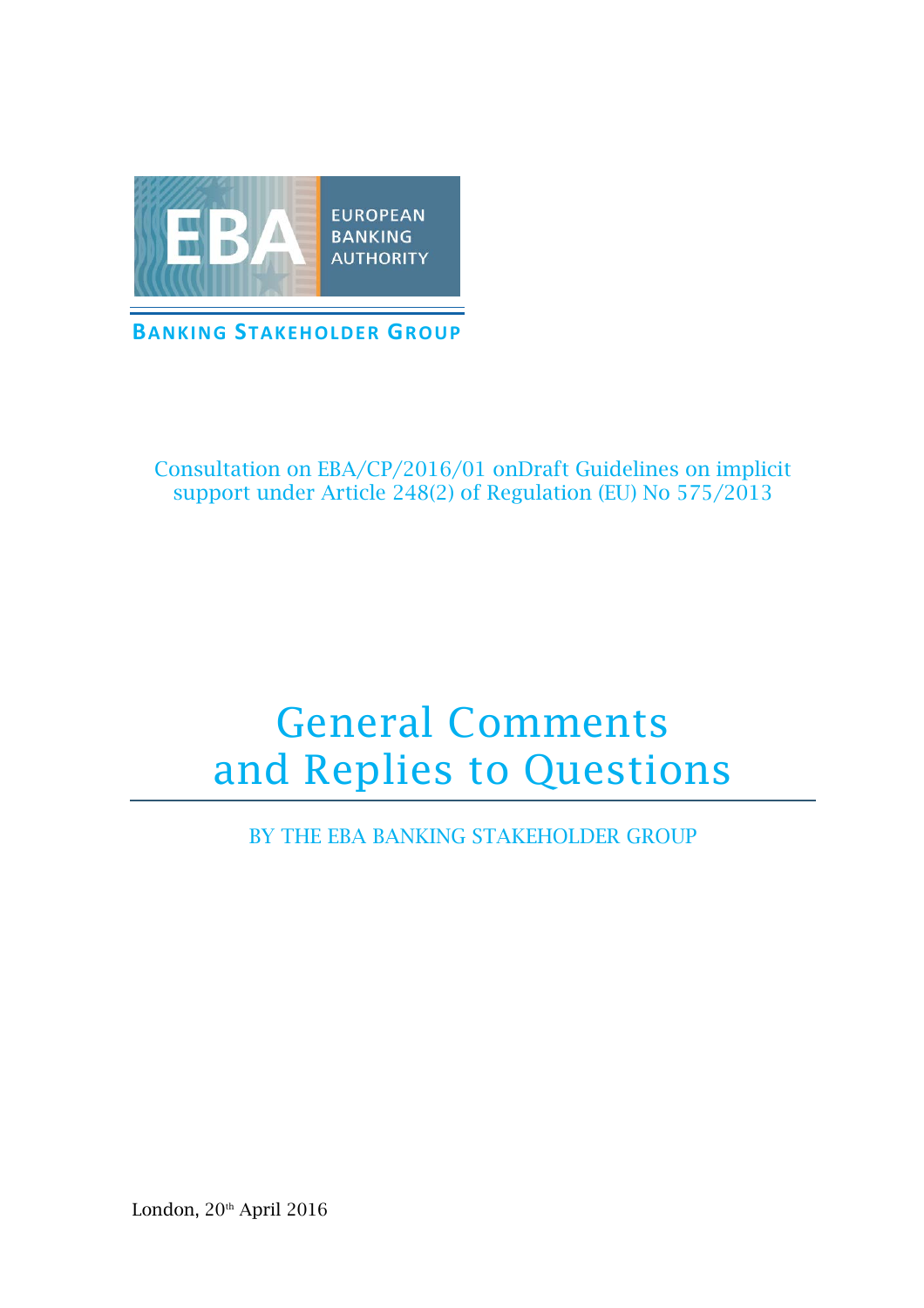

## Foreword

The EBA Banking Stakeholder Group (BSG) welcomes the opportunity to comment on the Consultation Paper EBA/CP/2016/01.

This response outlines some general comments by the BSG, as well as our detailed answers to some questions indicated in the CP.

# General comments

The BSG welcomes EBA's consultation paper and its initiative to produce a set of clear guidelines that can eliminate uncertainty in the securitisations market, especially legal uncertainty and act as another measure for the revival of the securitisations market in Europe. The revival of the market for securitized debt is also at the heart of the EU commission's proposals for the creation of a European capital markets union. We also cross-refer to BSG's submission of 14 January 2015 on EBA/DP/2014/02 ON "SIMPLE, STANDARD AND TRANSPARENT SECURITISATIONS" and the more general remarks made there in favour of reviving the market for securitisations in the EU without losing sight of risks.

The treatment of implicit support for securitisation as spelled out in the CRR is motivated by the fact that a number of CDS contracts and liquidity lines and other forms of overt or hidden support to SPVs were triggered during the last crisis generating enormous calls on the liquidity of originator or sponsor institutions. In particular, financial institutions which were thought to have diversified their risk through Off Balance Sheet Entities (OBSEs) and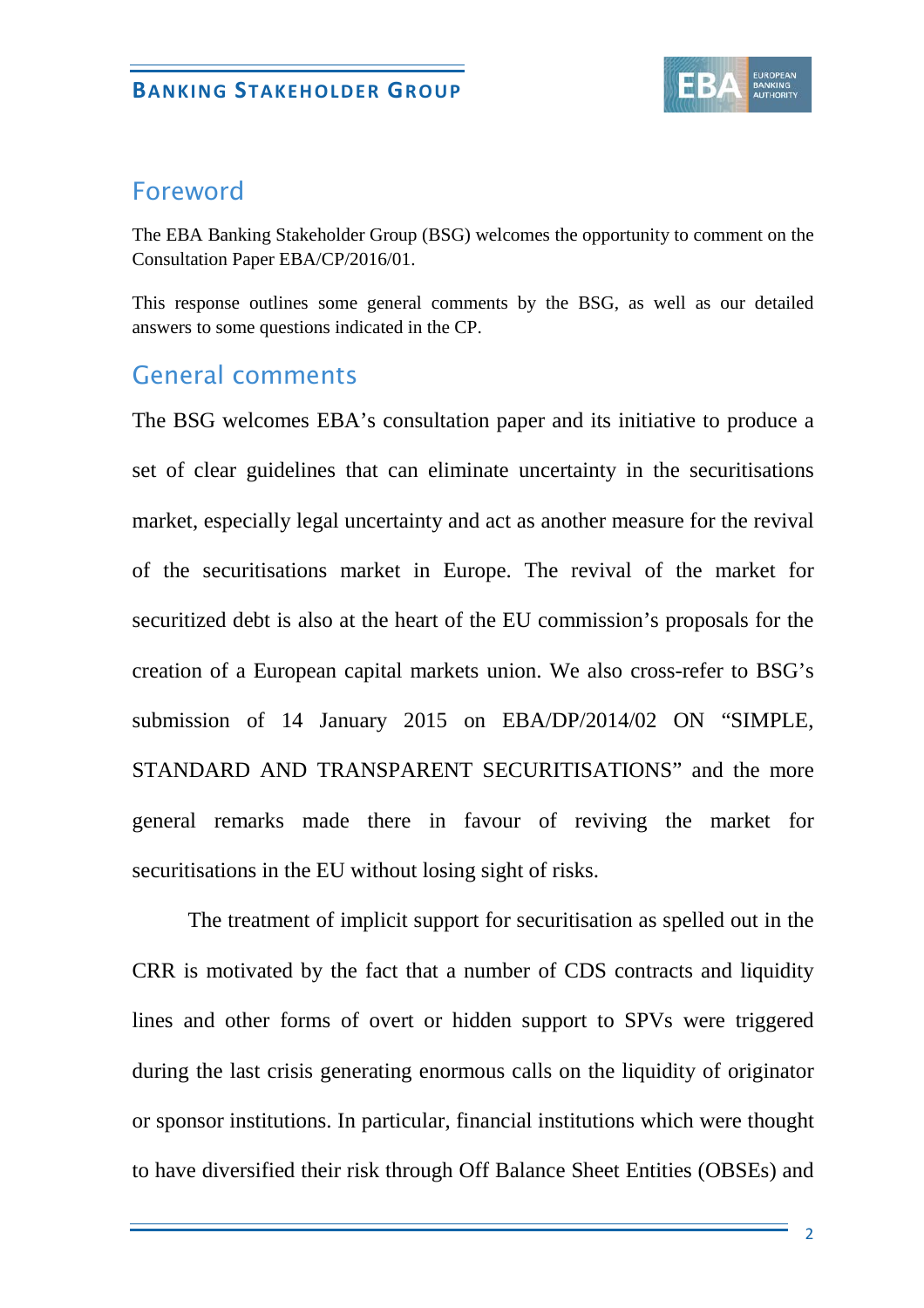

credit derivatives had not realized how much risk they had in fact retained through the provision of guarantees or backstop liquidity lines.<sup>[1](#page-2-0)</sup> Worse, the slice (tranche) they had retained in those entities referred to the riskiest and least worthy part of OBSEs' assets. Subsequently, several banks felt compelled to increase such exposures when the value of those entities collapsed in order to protect their good reputation with investors. So they chose to purchase assets from, or extend credit to, OBSEs that were set up or managed by them, restocking their balance sheets with low quality ('toxic') assets.[2](#page-2-1)

But today most of the aforementioned forms of support would qualify as contractual support and count towards the true risk transfer criteria for the calculation of the originator's capital requirements. Accordingly it is very plausible that EBA's consultation focuses on forms of implicit support aiming to shore up the solvency or the liquidity of SPVs and targets the elimination of risks arising from such arrangements in accordance with the requisite CRR provisions (Aº 248).

We support the general approach followed in the guidelines, which focus on clarifying the requirements set out in Aº 248 in order to achieve

<span id="page-2-0"></span><sup>&</sup>lt;sup>1</sup> IMF, Global Financial Stability Report, Containing Systemic Risks and Restoring Financial Soundness, April 2008, pp. 70–2.

<span id="page-2-1"></span><sup>2</sup> Ibid. See also Emilios Avgouleas, *Governance of Global Financial Markets: The Law, the Economics, the Politics* (Cambridge University Press, 2012), Ch. 2.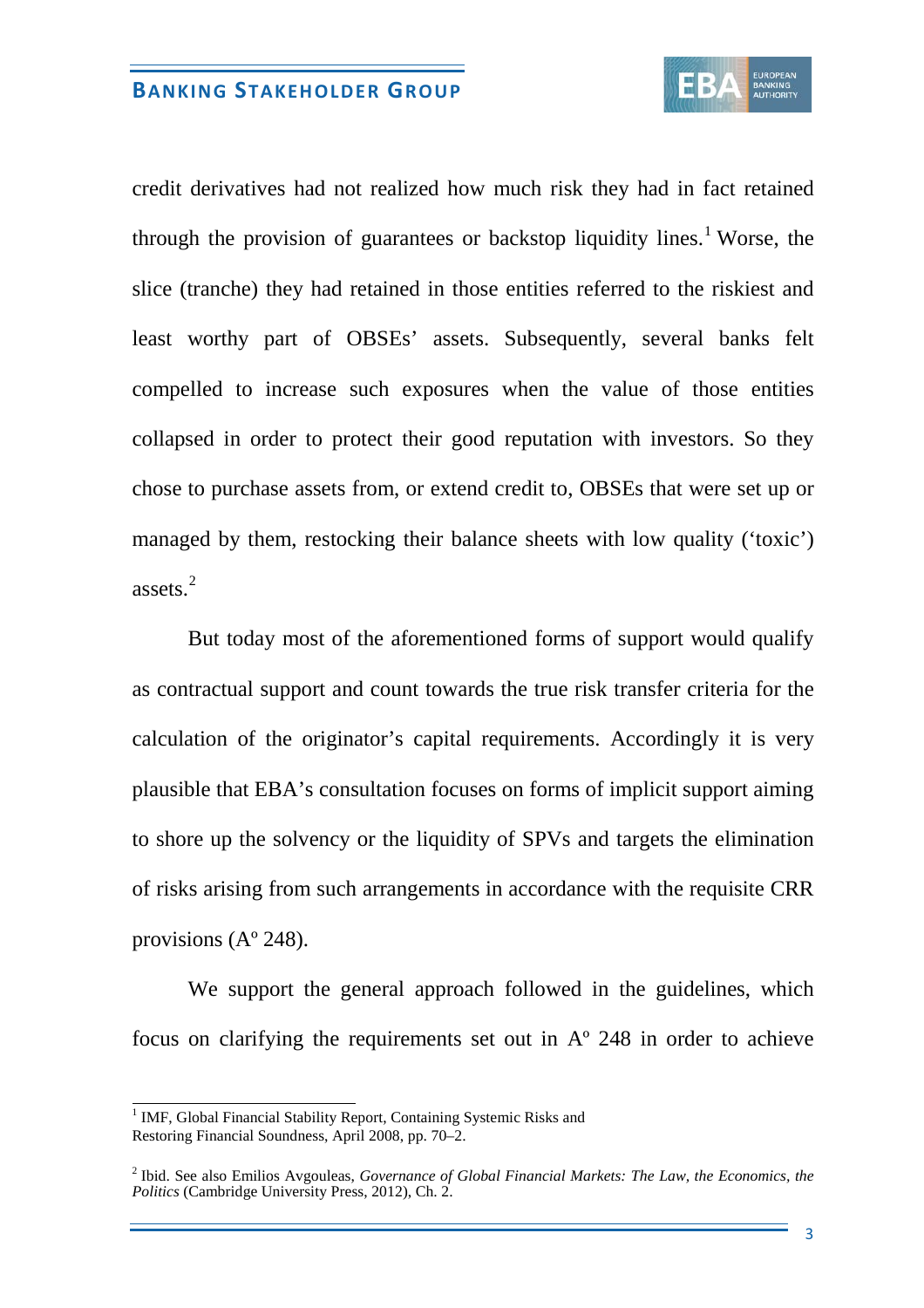

greater consistency in its application. This is not an easy task and the first step is to define what is implicit versus explicit support. To distinguish between obvious forms of explicit support such as, for instance, CDS contracts or granting second loss guarantees over a specific portfolio, EBA offers examples of what constitutes implicit support:

Examples of implicit support include the purchase of deteriorating credit risk exposures from the underlying pool, improving the quality of credit enhancements, such as through the addition of higher quality risk exposures, the sale of discounted credit risk exposures into the pool of securitised credit risk exposures, the purchase of underlying exposures at above market price, ad hoc credit enhancements provided to one or more tranches or an increase in the first loss position according to the deterioration of the underlying exposures.

This is a broad definition and EBA plausibly does not suggest banning these

forms of support from the outset but rather suggests a number of criteria to

assess such transactions. So its CP states:

[A] transaction is not structured to provide support if it satisfies the following conditions:

- 1. in the case of a transaction carried out by a sponsor institution, the transaction is executed (i) at arm's length conditions or (ii) on conditions which are more favourable to the sponsor institution than arm's length conditions;
- 2. in the case of a transaction carried out by an originator institution which has transferred significant credit risk associated with the underlying exposures of the securitisation in accordance with Article 243 or 244 of Regulation (EU) No 575/2013:
	- i. the transaction is executed (1) at arm's length conditions or (2) on conditions which are more favourable to the originator institution than arm's length conditions; and
	- ii. the securitisation continues to meet the conditions for significant risk transfer as set out in Article 243 or, as the case may be, 244 of Regulation (EU) No 575/2013 and in accordance with these guidelines and with guidelines EBA/GL/2014/05 on significant risk transfer.

To this effect EBA introduces the arm's length test for transactions that could amount to implicit support, which is described to mean: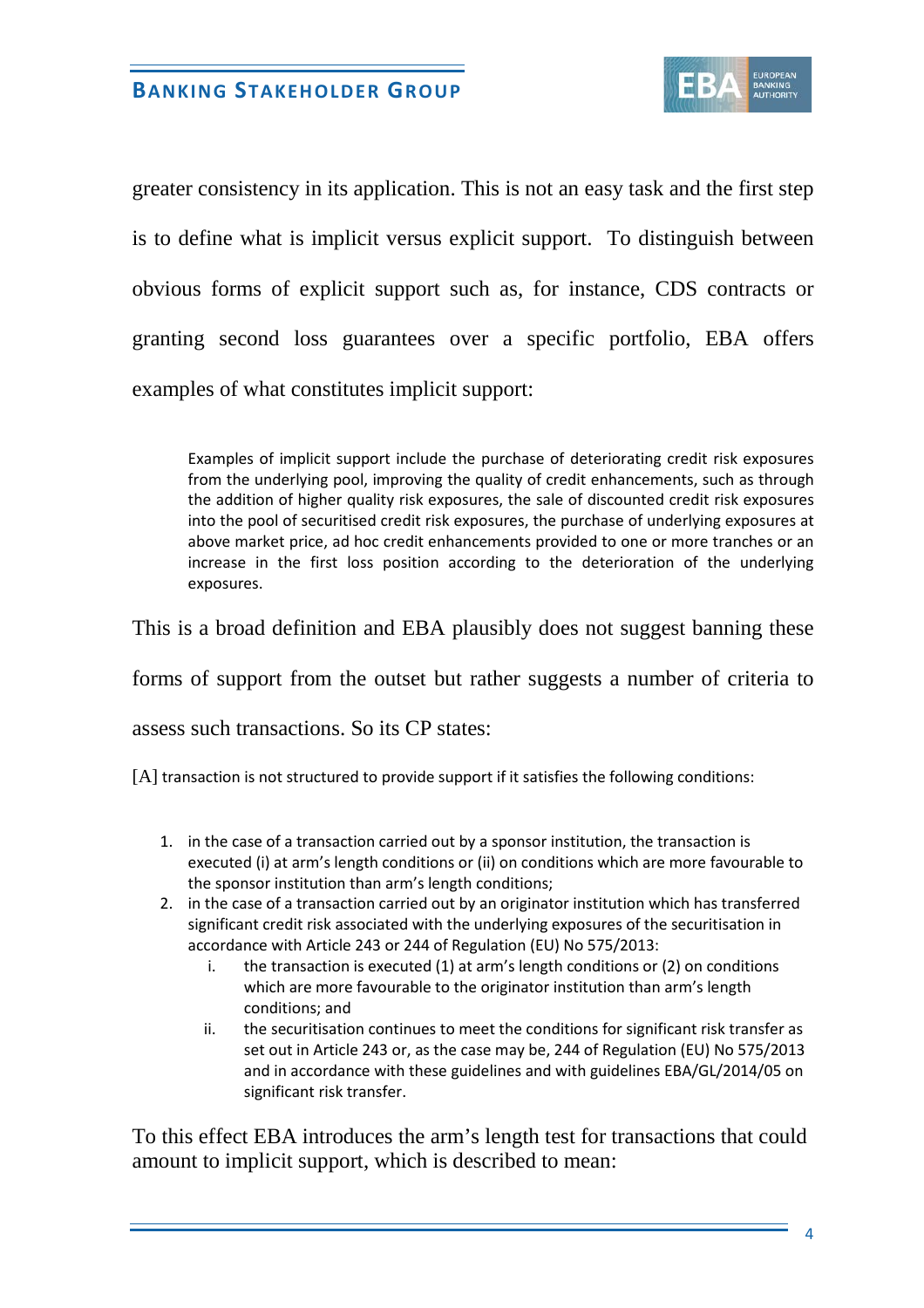

- (a) Transactions executed in normal commercial terms while the parties have no relationship to each other (including, but not limited to, any special duty or obligation and any possibility to control or influence each other), and
- (b) each party acted independently, entered into the transaction of its own volition, acted in its own interests and did not take into account any extraneous considerations which are not directly connected with the transaction in question (including, but not limited to, any reputational risk which might arise in respect of the originator institution or the sponsor institution should it not proceed with the transaction).

Naturally, EBA needs a comprehensive definition but at the same time this may not be so strict as to hamper the functions of securitisation markets. For instance, while it looks like an implicit support or subsidy replacing existing exposures with new ones of higher quality, this could be a reasonable part of the implied duties of originators or sponsors towards SPV investors. Replacement or topping up activity works in favour of having a liquid securitisation market it does no harm to investor interests and sponsoring or originating institutions will only do so in the full knowledge that such actions have an adverse impact on the bank's capital position and overall risk profile. In the absence of a contractual obligation to do so, in which case support wouldn't be implicit, such activity will happen very rarely and when another risk would be higher (e.g., any reputation risk esp. for the sponsor). So a blanket prohibition seems to us misguided and disproportionate. As noted in our 2015 response:

Often ABCP are "fully supported": meaning that any losses of the investors are borne by the provider of the liquidity facility. therefore With the revision of the Basel framework for securitisations, there is a risk that ABCP will be negatively affected. In this context two roles have to be distinguished that banks can play in an ABCP multi-seller conduit: investor and sponsor banks. The fact that ABCP are not issued without a sponsor bank that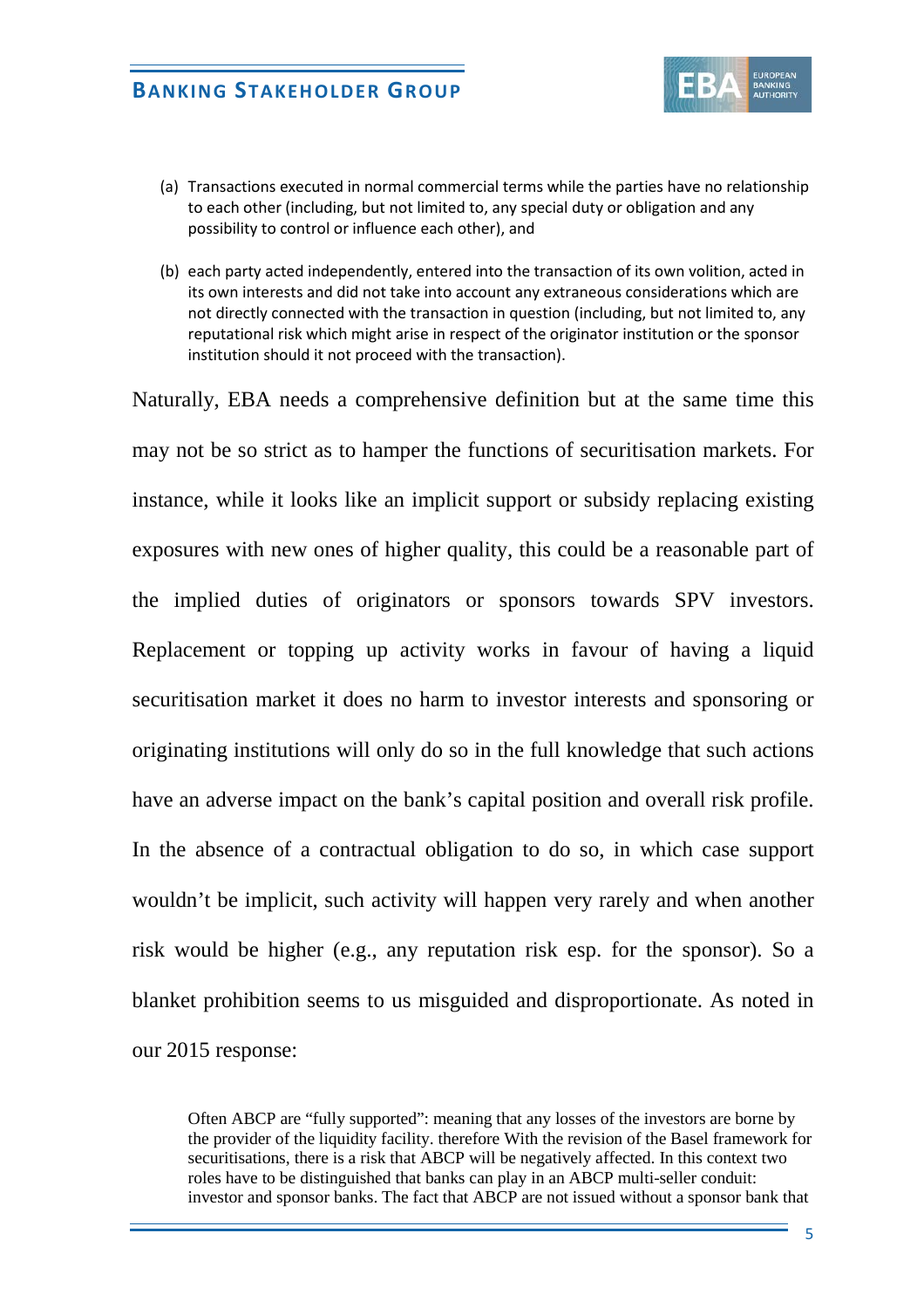

provides the liquidity facility the treatment of these facilities in the capital requirements regime is of utmost importance. There is a risk that capital requirements for liquidity banks multiply 3-4 times compared to the current framework and exceed the risk weights for senior unsecured corporate loans. Thus ABCP financing will become unattractive for sponsors and very expensive for sellers. Therefore, ABCP as well as the corresponding liquidity facilities should be recognised as "simple standard and transparent securitisations" and should be rewarded with a special regulatory treatment.

To this effect while EBA's guidance that all transactions should be either at arms' length or at market terms is accurate but the value of continuous supervision should not be discounted. An institution granting new higher quality credits on the top of existing collateralized assets or in replacement of lower grade assets will increase banks' capital requirements for contingent liabilities and leverage ratios ad hoc. Banks rebalance their portfolios on a daily basis. It is not clear why a replacement or topping up activity to stave off reputation risk, in the absence of a pre-commitment do so, is an unmanageable development under the bank's capital framework and such ad hoc support should render the securitisation in question as a non true risk transfer transaction.

## Replies to Questions

Question 1: Do you have any general comments on the draft guidelines on implicit support under Article 248(2) of Regulation (EU) No 575/2013?

See general remarks above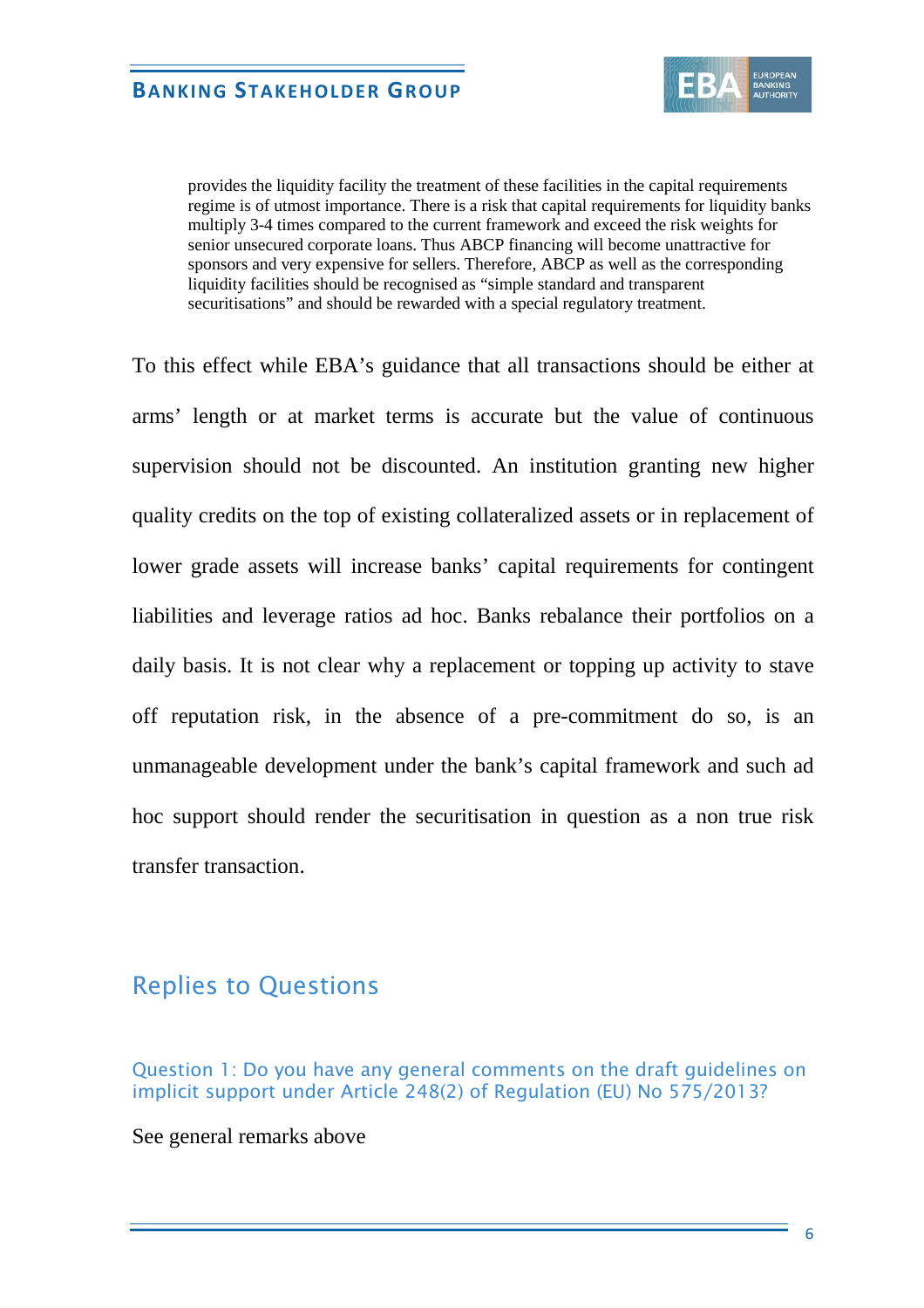

#### Question 2: Do you have any comments on the proposed definition of transactions not structured to provide support?

The consultation paper states that a transaction carried out by an originator institution is not structured to provide support if it is executed at arm's length conditions (or are more favourable to the originator) and the securitisation continues to meet the conditions for significant risk transfer (SRT). Failing to meet this latter condition should not automatically lead to the conclusion that implicit support has been provided. The loss of SRT might result from a the a risk management decision of the bank, that decides to increase its exposure on a securitisation transaction, having nothing to do with supporting investors. If the transaction is executed at arm's length (or better) conditions, it should be outside the scope of the implicit support rules and do not be considered for the sanctions contemplated in Aº 98(3) of Directive 2013/36/EU. We consider the inclusion of replacement or topping up activity that happens ad hoc and not on the basis of a pre-commitment and is based on a need to stave off reputation risk as one that should not negate the true risk transfer qualification. The institution engaging in this ad hoc activity will be regulated on a continuous basis. Banks and financial institutions rebalance their asset and liability portfolios on a daily basis and are subject to re-adjusted capital and liquidity requirements accordingly. We do not see how such activity if it is not based on a pre-commitment negates the true risk transfer qualification of a requisite transaction.